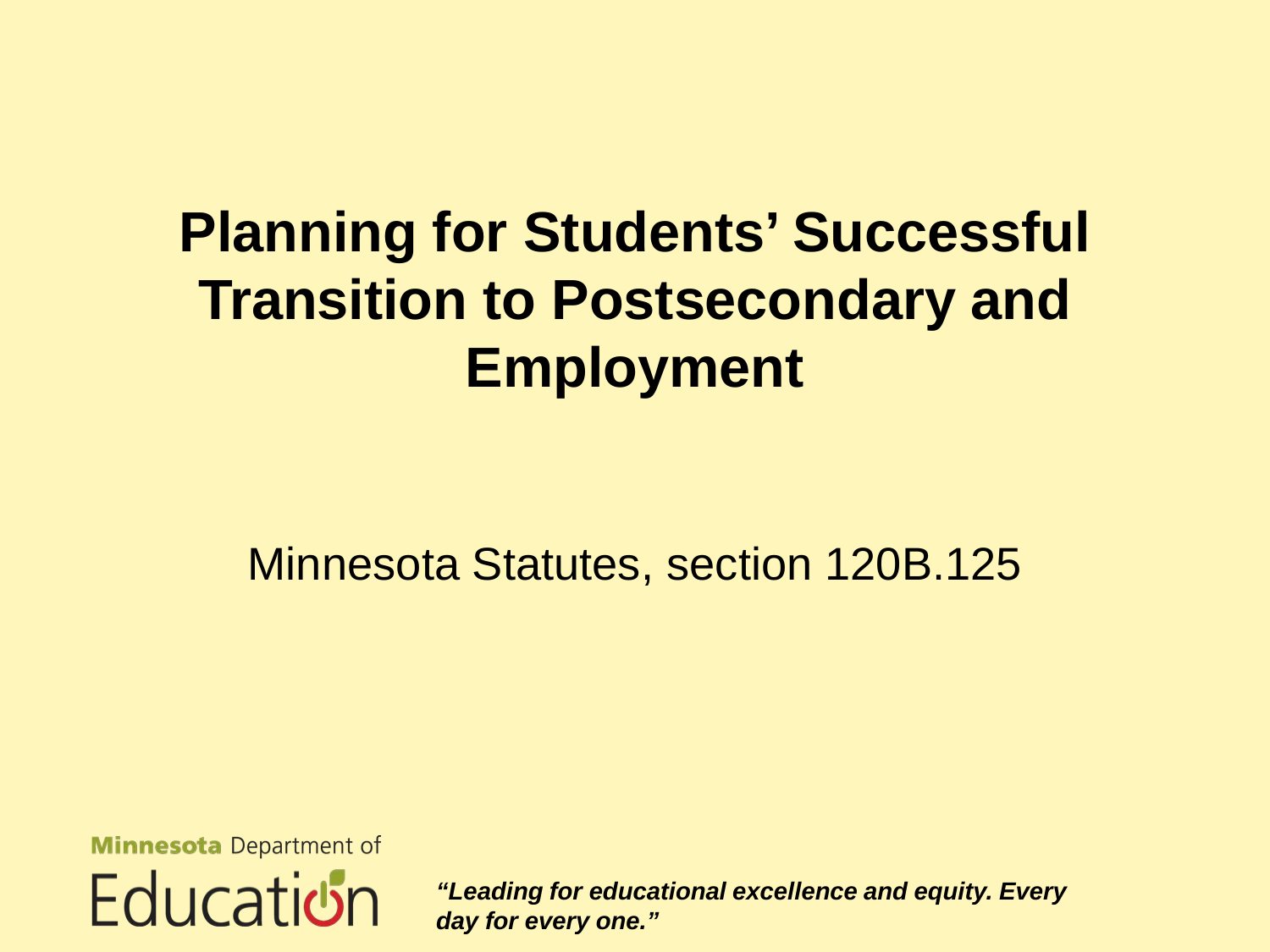- Students will explore careers, experiential learning, and career development pathways.
- Students will identify, talk and write about their College Career Readiness (CCR) skills.
- Students will explore careers, experiential learning, and career development pathways.

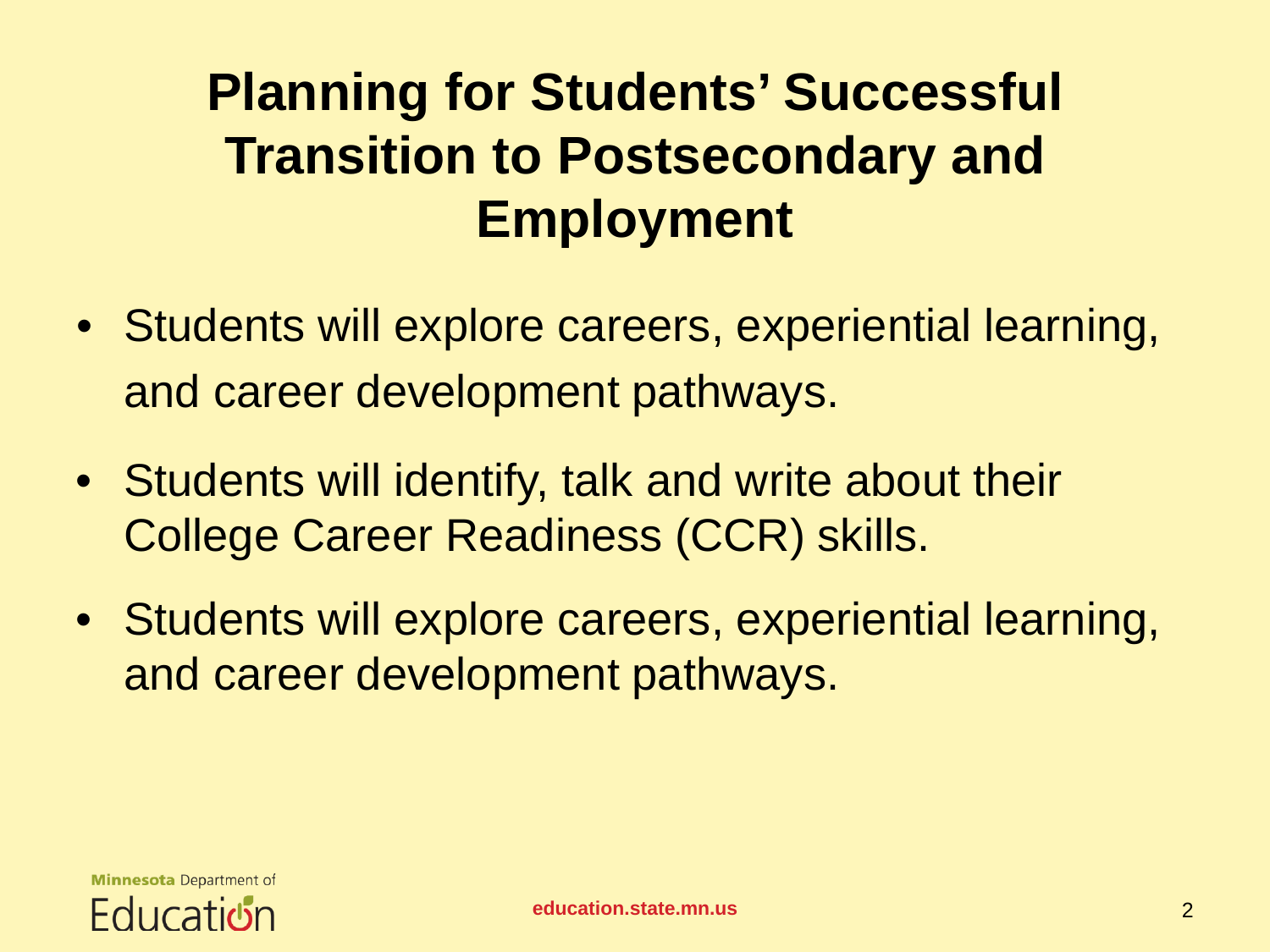- Students will identify, talk and write about their CCR skills.
- Students will choose from multiple postsecondary and career development options which meet the needs of students, schools, and the communities they serve could include specialized P-12 programs, postsecondary institutions, and work-based opportunities to explore their occupational interests.

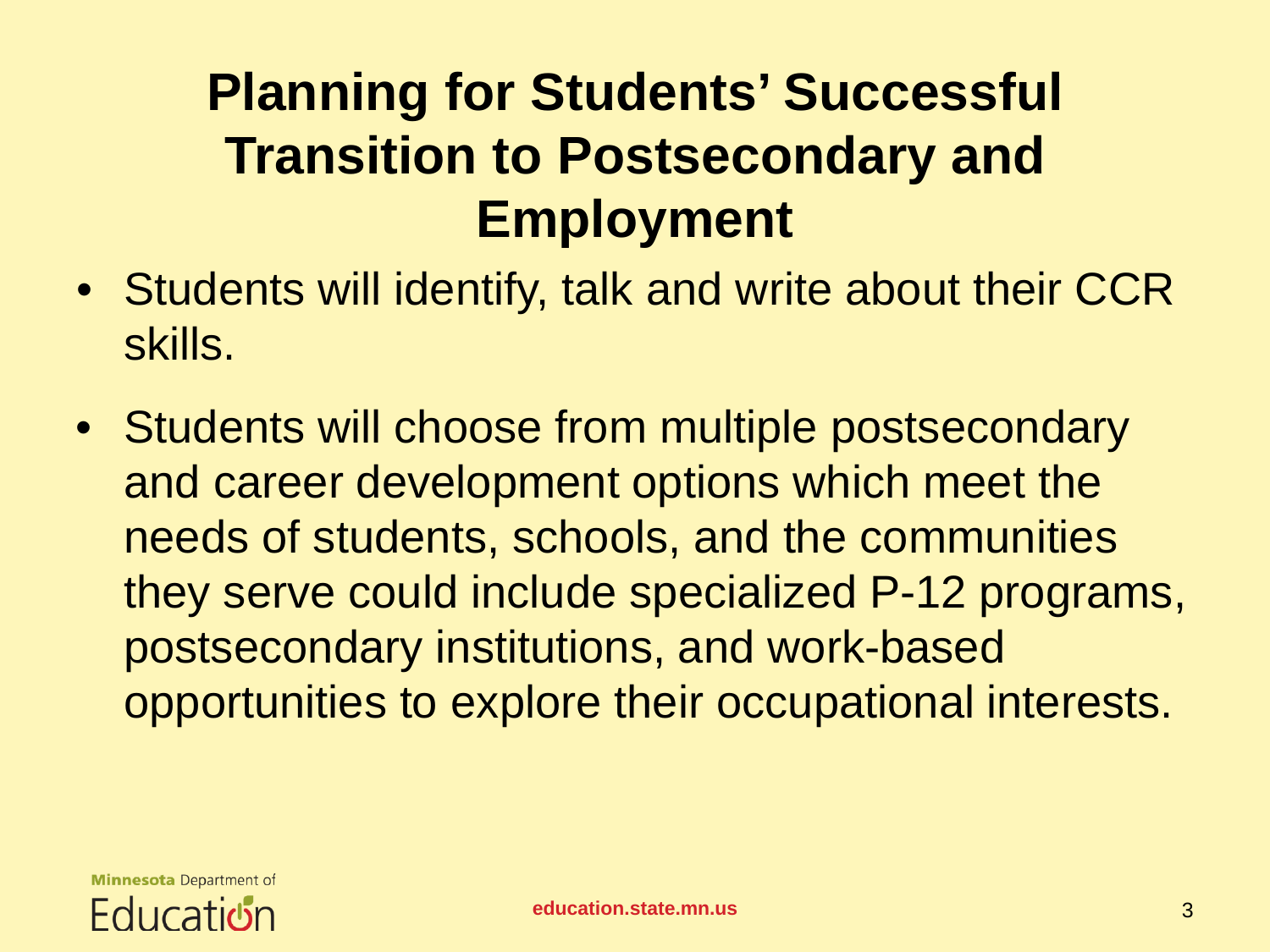- Students will gain self-knowledge, set personal goals, understand and have an educational and/or occupational direction based on their interests.
- Students will apply for college and/or career development training and find resources to make informed decisions about their future postsecondary education.

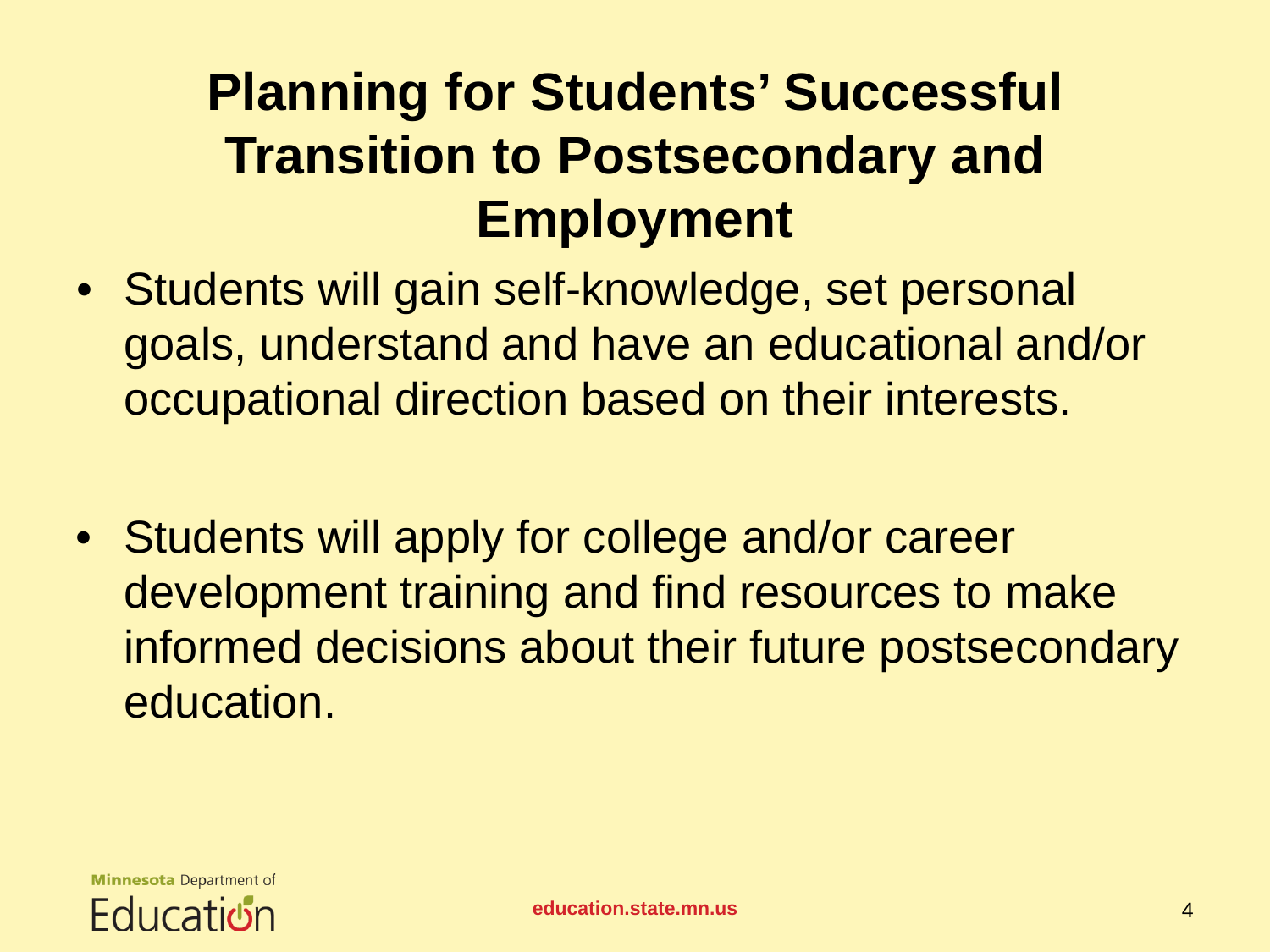- Students may choose from several alternative route options to earn their high school diploma, which could include department-approved online learning programs, alternative learning programs, and workbased learning opportunities in addition to the GED which could lead to a state earned diploma.
- Integrate college and career into core curriculum.